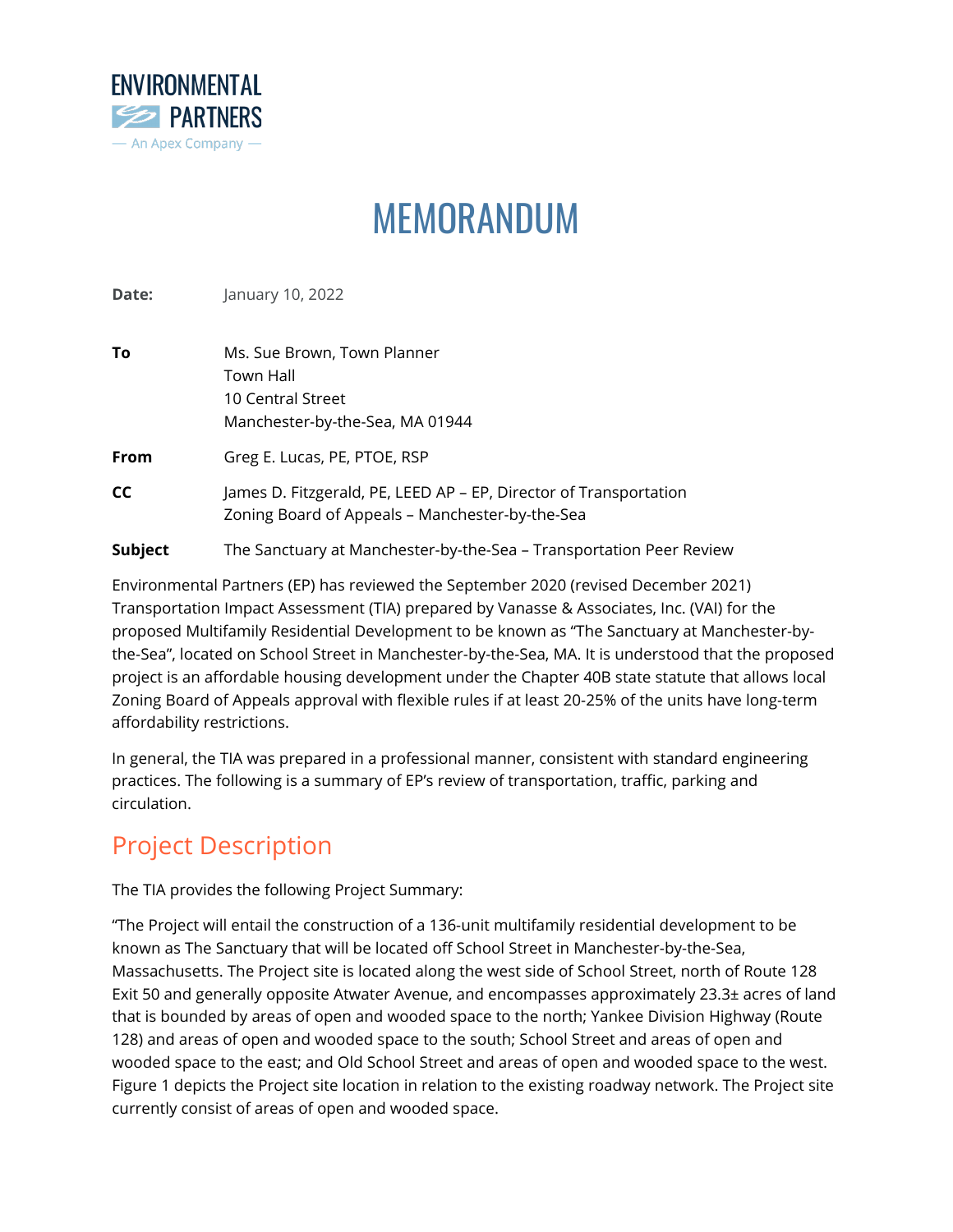Access to the Project site will be provided by way of a new driveway that will intersect west side of School Street approximately 135 feet north of Atwater Avenue. On-site parking will be provided for 242 vehicles, or an approximate parking ratio of 1.78 spaces per unit. The proposed parking supply exceeds the number of parking spaces that are required for the Project pursuant to Section 6.2, Off-Street Parking and Driveway/Curb Cut Regulations, of the Town Zoning By- Law."

EP finds the overall project description to be accurate. Additional comments related to parking are provided in a later section of this memorandum.



**Figure 1 – Site Location Map (Source: VAI TIA)**

envpartners.com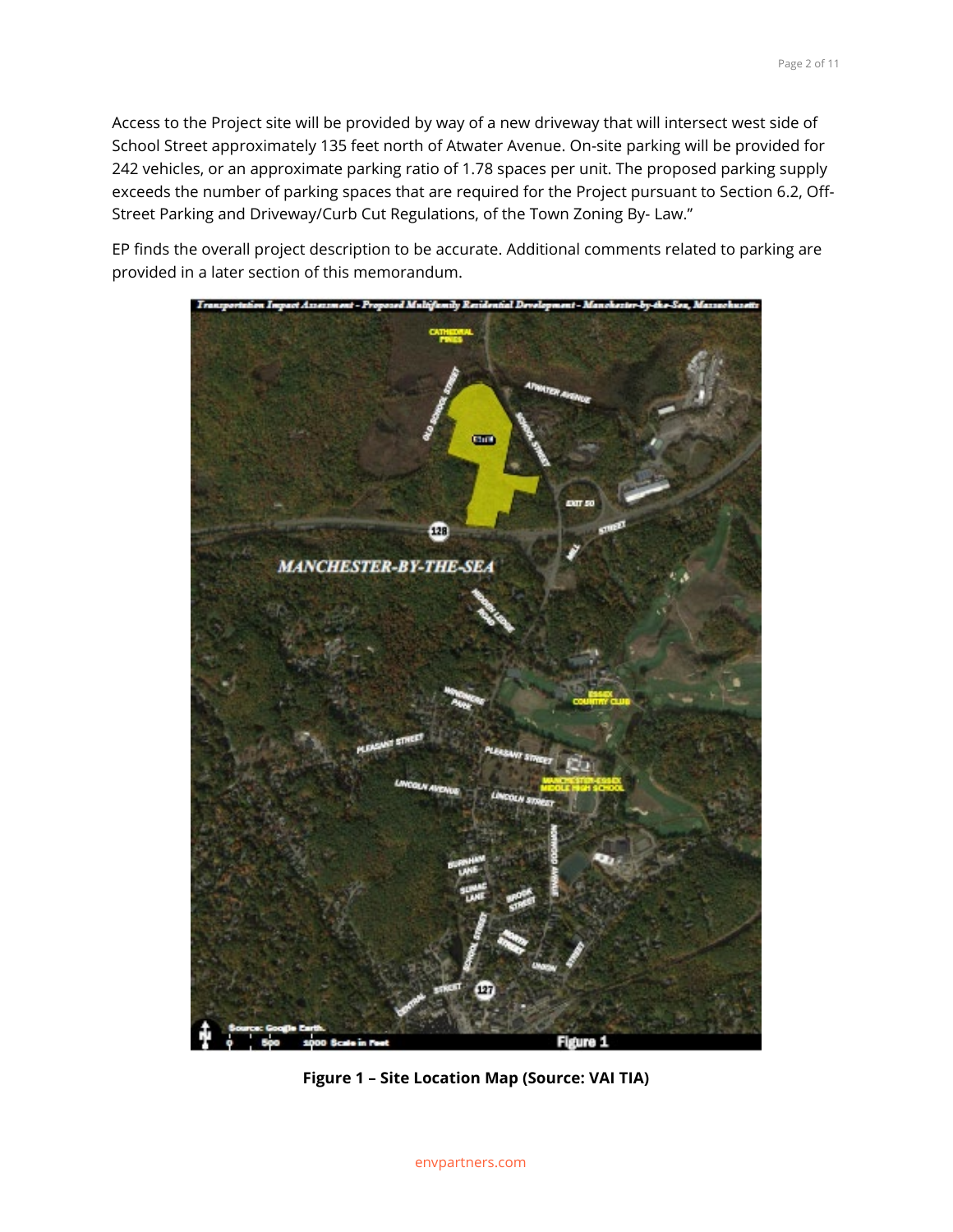# Existing Conditions

The TIA study area includes School Street and the following intersections through which project generated traffic is expected to travel:

- School Street at Atwater Avenue
- School Street at Route 128 southbound ramps
- School Street at Route 128 northbound ramps and Mill Street
- School Street at Pleasant Street
- School Street at Lincoln Street and Lincoln Avenue
- Central Street/Union Street (Route 127) at School Street

The TIA describes existing conditions, including lane width and lane designation, speed regulations, and traffic control type.

The study limits comply with the Massachusetts Department of Transportation (MassDOT) Traffic Impact Assessment (TIA) Guidelines. Study area descriptions appear to be accurate with the following minor exceptions:

• **The TIA identifies shared bicycle accommodations are provided on School Street and Pleasant Street. While shoulders of varying width are provided on School Street and bicycles are not specifically prohibited, no specific accommodations are provided and shoulders in some instances are too narrow to provide comfortable accommodations for bicyclists. While the TIA is correct that shared traveled way accommodations exist, this should not be construed to mean that specific accommodations are provided for bicyclists.**

#### Pedestrian and Bicycle Facilities

VAI conducted an inventory of pedestrian and bicycle facilities within the study area. Sidewalks are not provided on School Street in the vicinity of the proposed site drive, but are provided along the east side of School Street south of the Route 128 southbound ramps and on both sides of School Street from Windemere Park south to Vine Street, continuing on the west side of School Street south to Route 127. No formal bicycle facilities exist within the study area.

#### Public Transportation

The TIA notes that public transportation services are provided to Manchester-by-the-Sea via the MBTA Commuter Rail service to Manchester-by-the-Sea Station, which is located at 40 Beach Street, an approximate 7 minute driving distance from the Project site. **EP confirmed this approximation of driving time.** The TIA also noted that the Manchester-by-the-Sea Council on Aging (COA) provides transportation services to seniors for shopping and recreational activities. It is noted that regularly scheduled public transportation services are not provided to the Project site.

# Existing Traffic Data

VAI collected traffic data in November 2021 and consisted of the following components: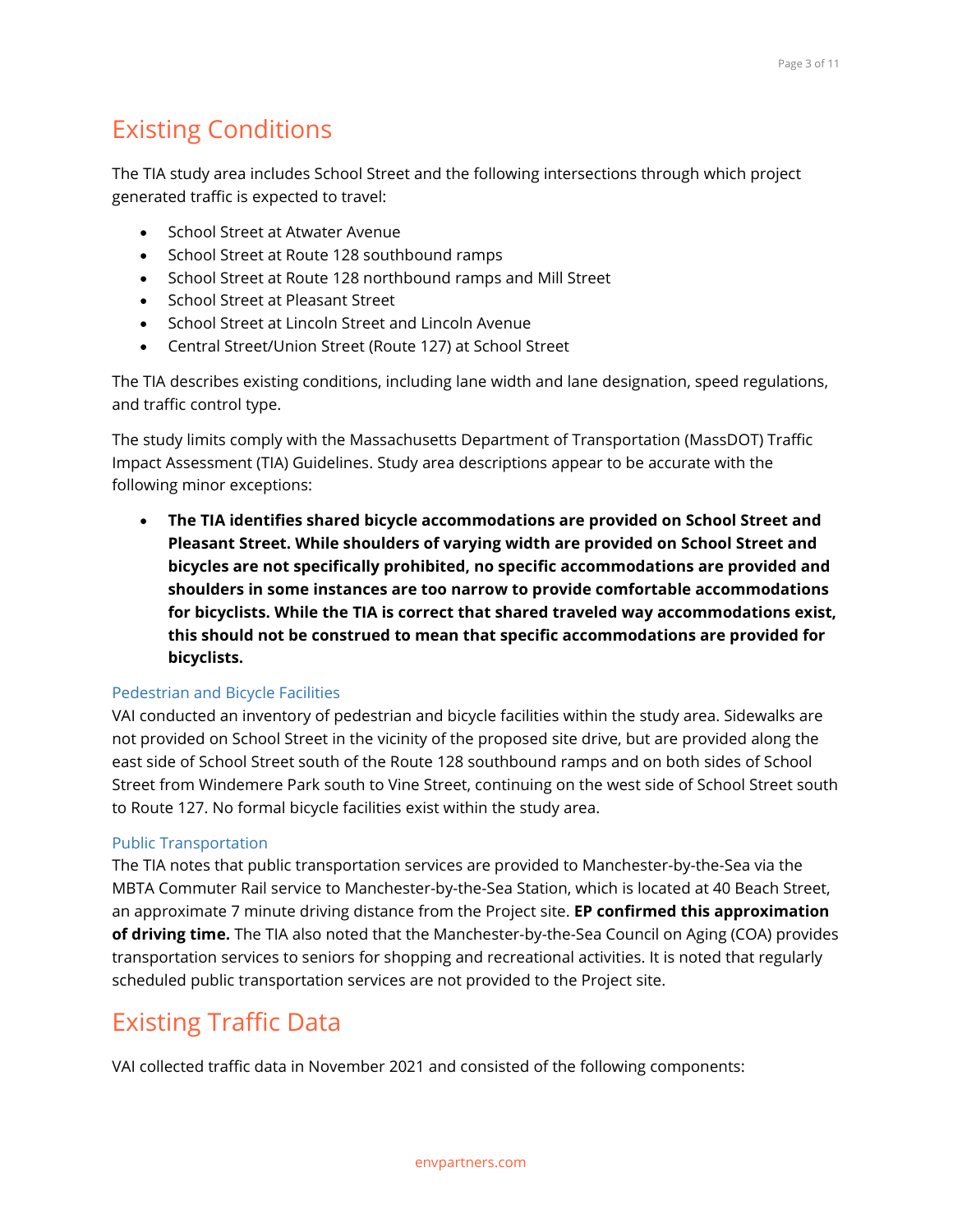#### Turning Movement Counts (TMCs)

TMCs were conducted at the study intersections on Tuesday, November 9, 2021 from 7:00 AM to 9:00 AM and from 4:00 PM to 6:00 PM.

The weekday morning peak hour was found to occur from 7:15 to 8:15 AM, while the weekday afternoon peak hour was found to occur from 4:00 to 5:00 PM.

#### Automatic Traffic Recorder (ATR) Counts

ATR counts were conducted for School Street on Tuesday, November 9 and Wednesday, November 10, 2021.

#### Traffic Volume Adjustments

The TIA reviewed permanent count station data maintained by MassDOT for Route 128 in Beverly and determined that traffic volumes for the month of November are approximately 4.6 percent below average-month conditions. As such, VAI adjusted raw traffic data volumes upwards by 4.6 percent in order to provide an average-month design condition. **EP concurs with this methodology.**

• In order to account for the ongoing impact of the COVID-19 pandemic, VAI reviewed traffic data for November 2021 for the same continuous count station on Route 128 in Beverly and compared it to data collected at the same count station in November 2019. The TIA states that "(t)he 2019 traffic volumes were expanded to 2021 by applying the traffic growth procedure detailed in the April 2020 "Guidance on Traffic Counting Data" published by MassDOT, and determines a 7.2 percent adjustment factor to account for the COVID-19 pandemic.

EP provides the following comments on traffic volume adjustments:

- **The April 2020 "Guidance on Traffic Counting Data" published by MassDOT establishes a procedure by which 2019 data is considered current data. It is unclear how this data were "expanded" to 2021; additional detail and backup calculations should be provided.**
- **Backup data should be provided for the permanent count station referenced to determine if it is appropriate to apply the same adjustment factor to both weekday morning and weekday afternoon peak hours. It is understood that the pandemic has greatly affected work and travel patterns, and different adjustment factors by time of day may be appropriate.**
- **Table 2 presents an unclear summary of existing traffic volumes using a mix of ATR data and TMC data at different locations. Daily traffic is taken from ATR data** *south* **of Atwater Avenue, while vehicle per hour data is taken from TMC data** *north* **of Atwater Avenue. EP recommends using adjusted hourly data from the ATR count for the peak hour values and calculation of K factor and directional distribution or using TMC data from the same location with respect to Atwater Avenue. We note that TMC data taken at this location results in higher adjusted hourly volumes of 723 for the weekday morning peak hour and 727 for the weekday afternoon peak hour.**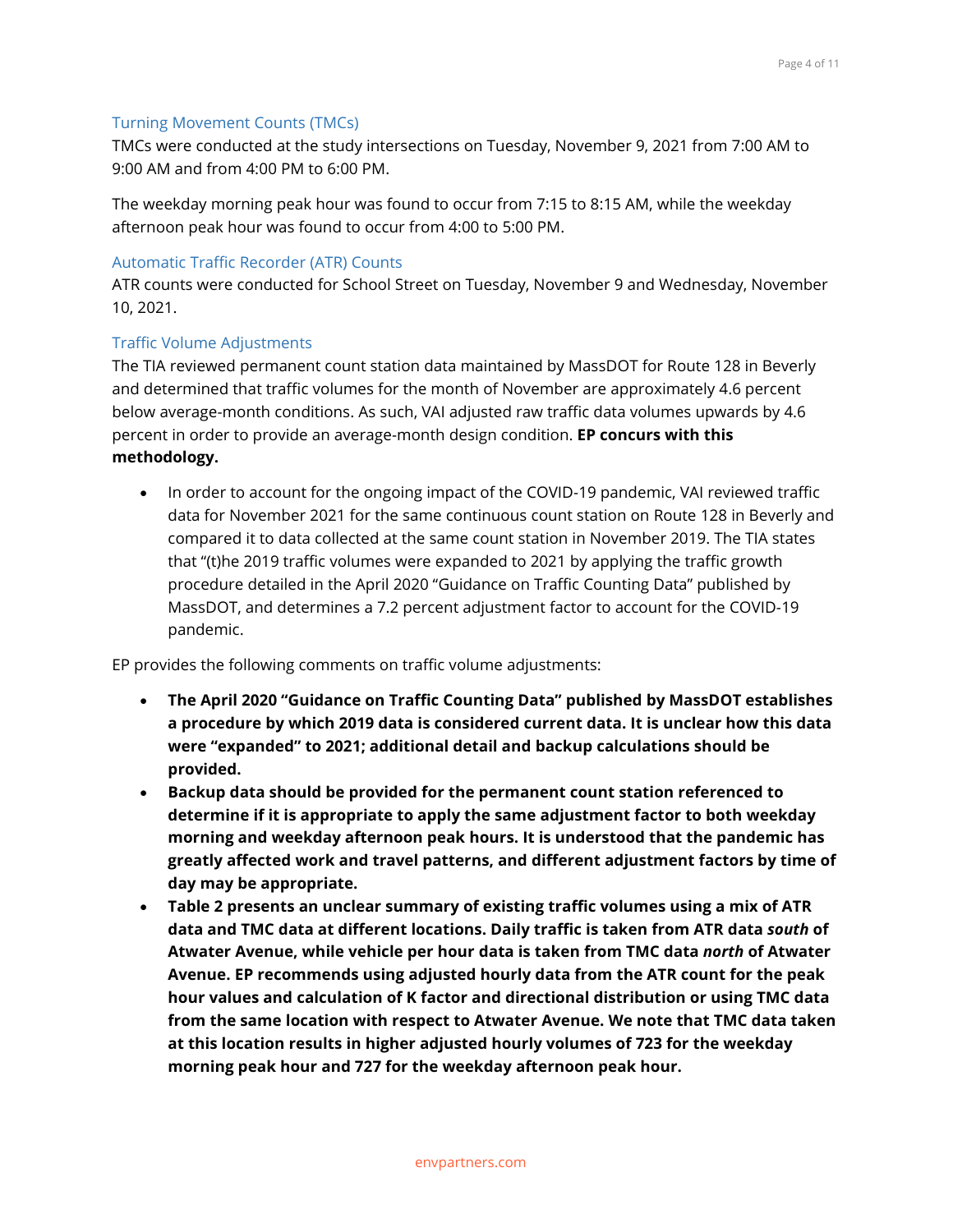#### Spot Speed Measurements

Vehicle speeds were measured on School Street in conjunction with ATR counts. Data revealed an 85<sup>th</sup> percentile speed of 43 miles per hour (mph) in both directions on School Street. The 85<sup>th</sup> percentile speed is the speed at which 85 percent of the observed vehicles travel at or below. This measured speed well exceeds the posted speed limit of 35 mph. **EP takes no exception to the collected data.**

# Crash Data

MassDOT recognizes crash rates as an effective tool to measure and compare the safety of intersections by quantifying the frequency of crashes against vehicle exposure. Intersection crash rates, expressed as crashes per Million Entering Vehicles (MEV), found to be higher than the Statewide and District averages could indicate a potential safety issue. The Statewide and District 4 average crash rate for an unsignalized intersection is 0.57.

The TIA presents crash data for a five year period from 2015 through 2019 for the study intersections, and calculates crash rates below the statewide average for all study intersections. Crash rates vary from 0.00 for School Street at Lincoln Street and Lincoln Avenue, where no crashes were recorded, to 0.40 for School Street at Pleasant Street, where eight (8) crashes were reported over the five year period. The critical intersections at the Route 128 southbound and northbound ramps have calculated crash rates of 0.33 and 0.17, respectively, with seven and four crashes reported, respectively.

The TIA notes that no fatalities have been reported at any of the study intersections, and that no locations within the Town are identified as high crash locations as evaluated for MassDOT's Highway Safety Improvement Program (HSIP). **EP's independent research confirms these statements.**

EP offers the following comments on crash data as presented in the TIA:

- **Backup data has not been provided to support the crash data summary.**
- **A corridor crash analysis should be provided for the School Street corridor to identify mid-block and minor intersection crashes within the study area.**

# Future Traffic Growth

Future traffic demands on the study area were determined through a consideration of background traffic growth and background development.

Background Development Projects

VAI consulted with the Town of Manchester-by-the-Sea to determine if any planned projects may impact future traffic at the study intersections. One project was identified:

• 9,745 sf Parish Building at 189-193 School Street south of the project site

Traffic volumes associated with this development are expected to be relatively minor and would be reflected in the general background growth rate. **EP agrees with this assumption.**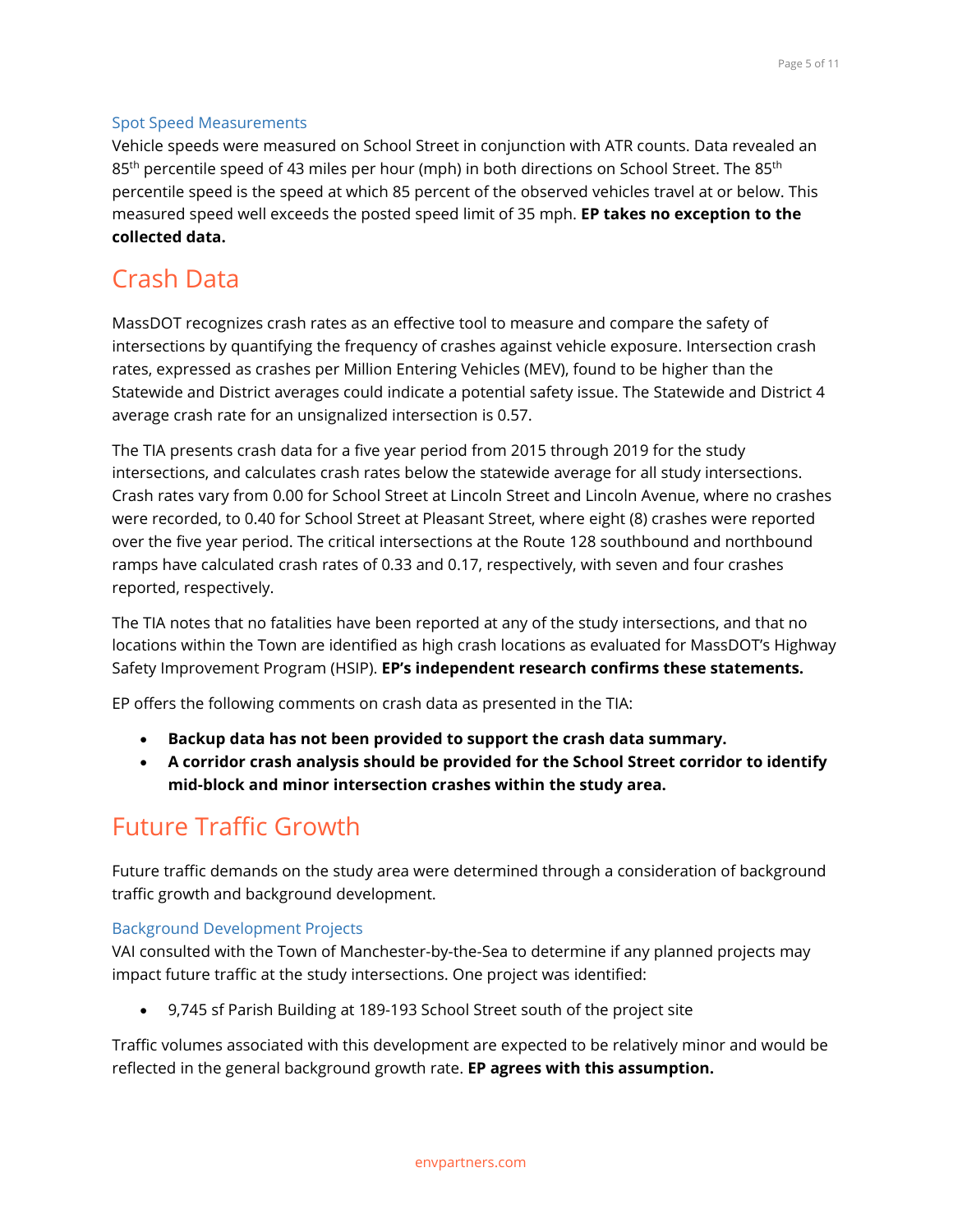#### Background Traffic Growth

The TIA states that data were compiled by MassDOT from permanent count stations located in Manchester-by-the-Sea, Beverly, Wenham, and Gloucester to determine an average growth rate of 0.83 percent per year. VAI rounded this rate up to one percent per year to account for future traffic growth and presently unseen development in the study area; **EP concurs with this approach**.

#### Roadway Improvement Projects

VAI contacted both the Town and MassDOT to determine if any roadway improvement projects were expected to be completed by 2029 within the study area; none were identified.

#### No-Build Traffic Volumes

Since the TIA was published in late 2021, VAI applied a seven year planning horizon consistent with MassDOT'S TIA Guidelines to determine 2029 traffic volumes. A one percent per year compounded annual growth rate was applied to existing peak hour traffic volumes to determine the 2029 No Build peak hour traffic volumes. **EP takes no exception to this procedure**.

## Trip Generation

VAI utilized the recently released 11th Edition of the Institute of Transportation Engineers (ITE) *Trip Generation Manual* to estimate the proposed project-generated vehicle trips. Trip generation projections included in the TIA are based on a 136-unit multifamily residential development using ITE Land Use Code (LUC) 220, Multifamily Housing (Low-Rise). The project is projected to generate 948 daily trips, with 65 (16 entering and 49 exiting) in the weekday morning peak hour, and 79 (50 entering, 29 exiting) in the weekday evening peak hour. **EP takes no exception to the trip generation calculations and confirms the appropriateness of LUC 220 for the development.**

### Trip Distribution

The TIA distributed trips expected to be generated by the proposed development through the study area based on Journey-to-Work data obtained from the US Census for people living in Manchesterby-the-Sea. **EP confirms that this methodology is appropriate for a residential project site.** Figure 7 of the TIA shows distribution percentages, with the majority of trips (63%) traveling to/from Route 128 to the southwest via School Street. Pleasant Street and Lincoln Street serve as one-way pairs serving trips within Manchester-by-the-Sea, with 15% of trips departing via Lincoln Street and returning via Pleasant Street.

**A review of backup data in the Appendix revealed that distribution percentages for Route 127 are transposed in Figure 7. Backup data suggests that 6% travel to/from Central Street and 3% via Union Street. This correction has a negligible impact, affecting one trip as shown in Figure 8.**

## Future Traffic Volumes – Build Condition

VAI developed 2021 Existing, 2029 No-Build and 2029 Build traffic volume conditions based upon data collection, calculations and assumptions presented in the TIA regarding existing traffic flow, background growth, background development, and trip generation and distribution, Table 6 of the TIA offers a comparison of these scenarios on study area roadways and shows percentage increases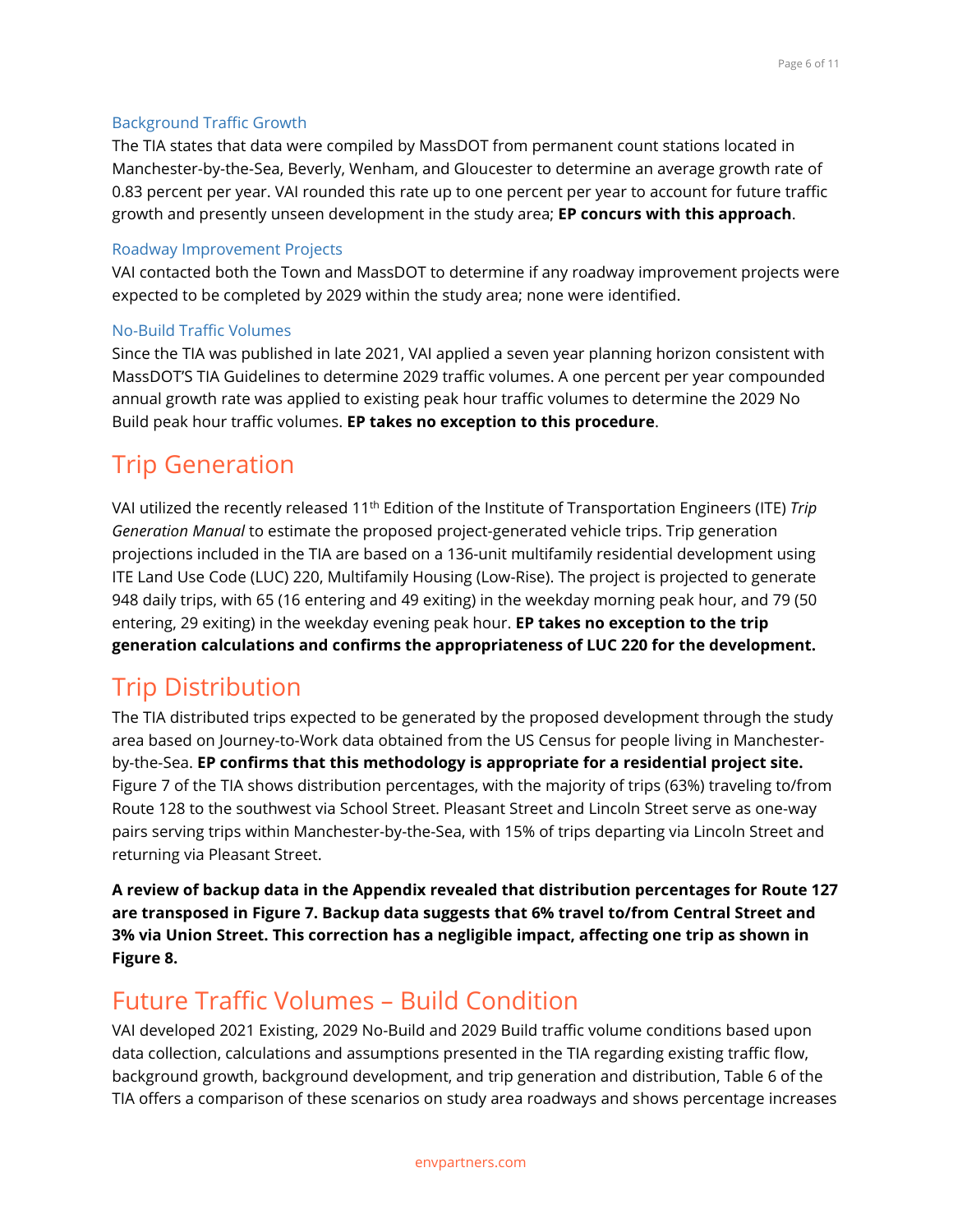between No-Build and Build varying between 0.0 and 6.6 percent. This table and its summary do not accurately convey the impact of the project. Table 6 should exclude roadways such as Mill Street which are not projected to be impacted by project-generated traffic, but include both Atwater Avenue and School Street between Atwater Avenue and the Route 128 ramps. EP's independent calculations show that School Street south of Atwater Avenue sees a 7.8 and 8.6 percent increase in traffic in the weekday morning and weekday evening peak hour respectively, a higher percentage increase than any other roadways summarized in Table 6. **EP requests revisions to Table 6 summarizing all projected traffic volume increases resulting from expected Projectgenerated traffic.**

# Traffic Operations

Capacity analyses were conducted for each scenario for peak hour traffic conditions using Synchro software based upon methodology contained in the 2010 *Highway Capacity Manual* (HCM).

Table 8 of the TIA presents analysis results for the study area intersections. The table reports favorable expected operations for the Project site driveway intersection with School Street, but varying levels of existing operational deficiencies which are exacerbated both through expected annualized traffic growth seen in the 2029 No-Build condition and the resultant impact of added project trips in the 2029 Build condition. EP notes the following findings:

- Movements at the Route 128 ramps are expected to continue to operate at or degrade to unacceptable Levels of Service (LOS) under future conditions.
	- o The southbound off-ramp left turn onto School Street operates at an acceptable LOS D in the weekday morning and weekday evening peak hours under 2021 Existing conditions, degrading to an unfavorable LOS E in the weekday evening under 2029 No Build condition, and further degrading to an unfavorable LOS E in the weekday morning and unacceptable LOS F in the weekday evening peak hours in the 2029 Build condition.
	- $\circ$  The northbound ramp left turn onto School Street operates at an unacceptable LOS F in both peak hours under Existing conditions, with a noteworthy increase in delay predicted between No Build and Build conditions (an expected increase of approximately 80 seconds during the weekday morning peak hour and 100 seconds during the weekday evening peak hour resulting from Project-generated traffic).
- The intersection of South Street at Pleasant Street experiences an unacceptable LOS F on Pleasant Street westbound and School Street southbound in the weekday morning peak hour under Existing conditions, with increasing delay predicted in the future No Build and Build conditions.
- The stop-controlled School Street approach at Route 127 operates at an unacceptable LOS F in both peak hours under Existing conditions, with increasing delay predicted in the future No Build and Build conditions.

EP offers the following comments on operations analyses:

• **Analysis results suggest that study area intersections are at or near capacity presently and in need of mitigation to support additional traffic load.**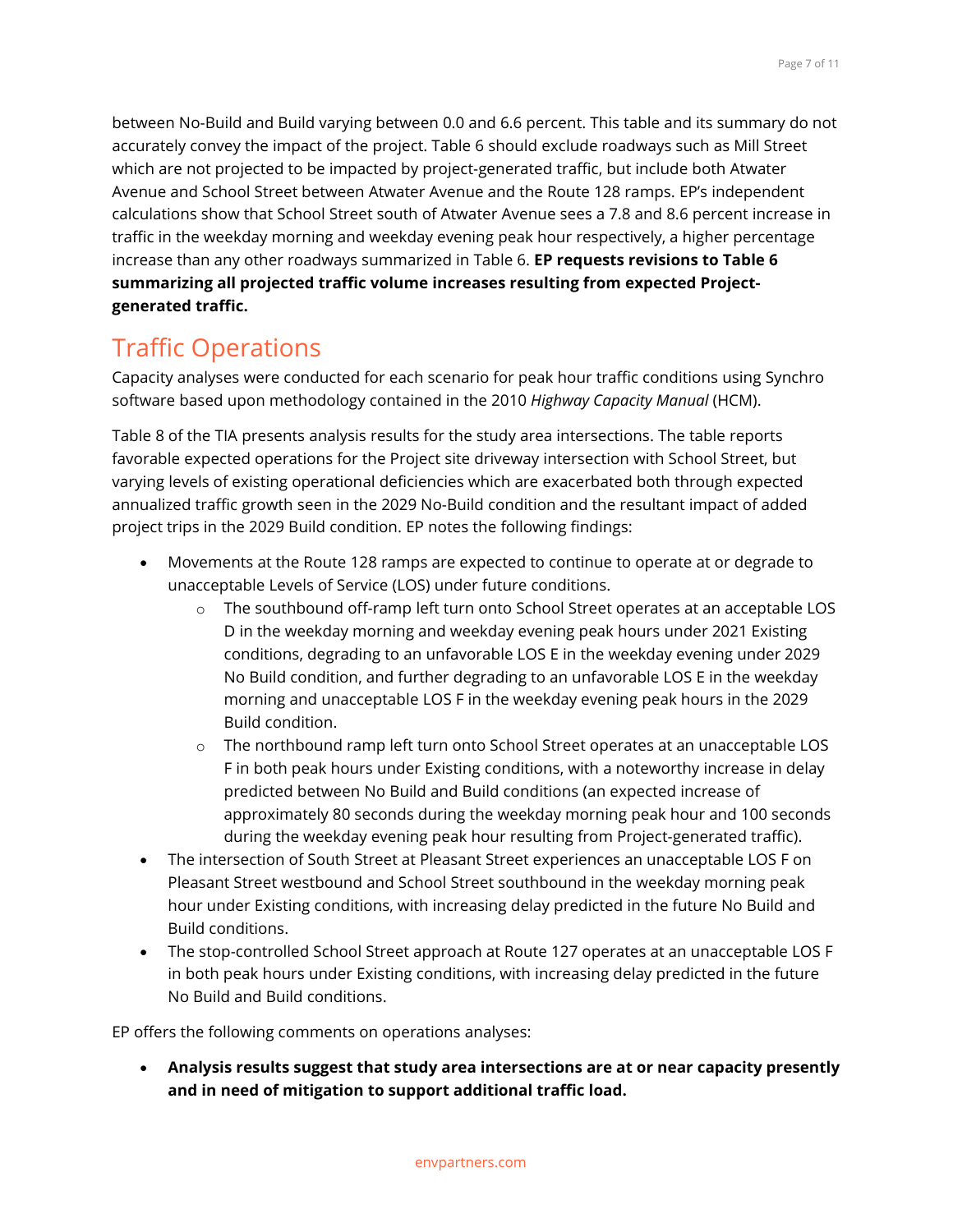• **A review of Synchro analysis contained in the Appendix revealed transposed peak hour factors (PHFs) for the eastbound and westbound movements at the intersection of School Street, the Route 128 northbound ramps, and Mill Street in the weekday morning peak hour. EP notes that a reduction in PHF for the Route 128 northbound off-ramp will further increase delays reported for this critical approach to the intersection.**

### Sight Distance

VAI conducted and reported sight distance measurements in accordance with MassDOT and AASHTO requirements. Both Stopping Sight Distance (SSD) and Intersection Sight Distance (ISD) were measured. Required minimum SSD and desirable ISD values were calculated based on a 45 mph design speed, which is appropriate as it exceeds the measured 85<sup>th</sup> percentile speed for the School Street corridor. Measured values exceed both minimum SSD and desirable ISD values; **EP takes no exception to the measured values reported.**

### Site Access

Project access is proposed by way of a newly constructed driveway which will intersect School Street from the west approximately 135 feet north of Atwater Avenue. A raised island is proposed at the driveway separating entering and exiting traffic, transitioning to a 24 foot wide driveway serving the proposed building and parking areas. The driveway will be under STOP-sign control at School Street, and the TIA states that signs and landscaping will be located so as not to restrict sight lines, and that snow accumulation will be removed where it may impact sight lines.

EP offers the following comments on site access, based both on the TIA and on a cursory review of site plans:

- **The offset distance of 135 feet between the proposed site driveway and Atwater Avenue introduces the potential for conflicts between turning vehicles between the two intersections. EP notes that the project site lot provides frontage along School Street in the vicinity of Atwater Avenue; the Applicant should provide justification as to why the site driveway was not located opposite Atwater Avenue.**
- **The length of the driveway well exceeds Zoning By-Law requirements. Section 6.2.8 of the by-laws states that common driveways should have a maximum length of 500 feet. The proposed site driveway is approximately 1,800 feet from School Street to the parking garage entrance.**
- **The site topography requires the driveway to wrap around the building, increasing access and response times for emergency vehicles. An additional emergency access drive should be considered.**
- **EP recommends coordination with the Manchester-by-the-Sea Fire Department to obtain their concurrence with proposed emergency access.**

## Parking

EP reviewed the proposed parking based on both Town by-laws and general engineering practices.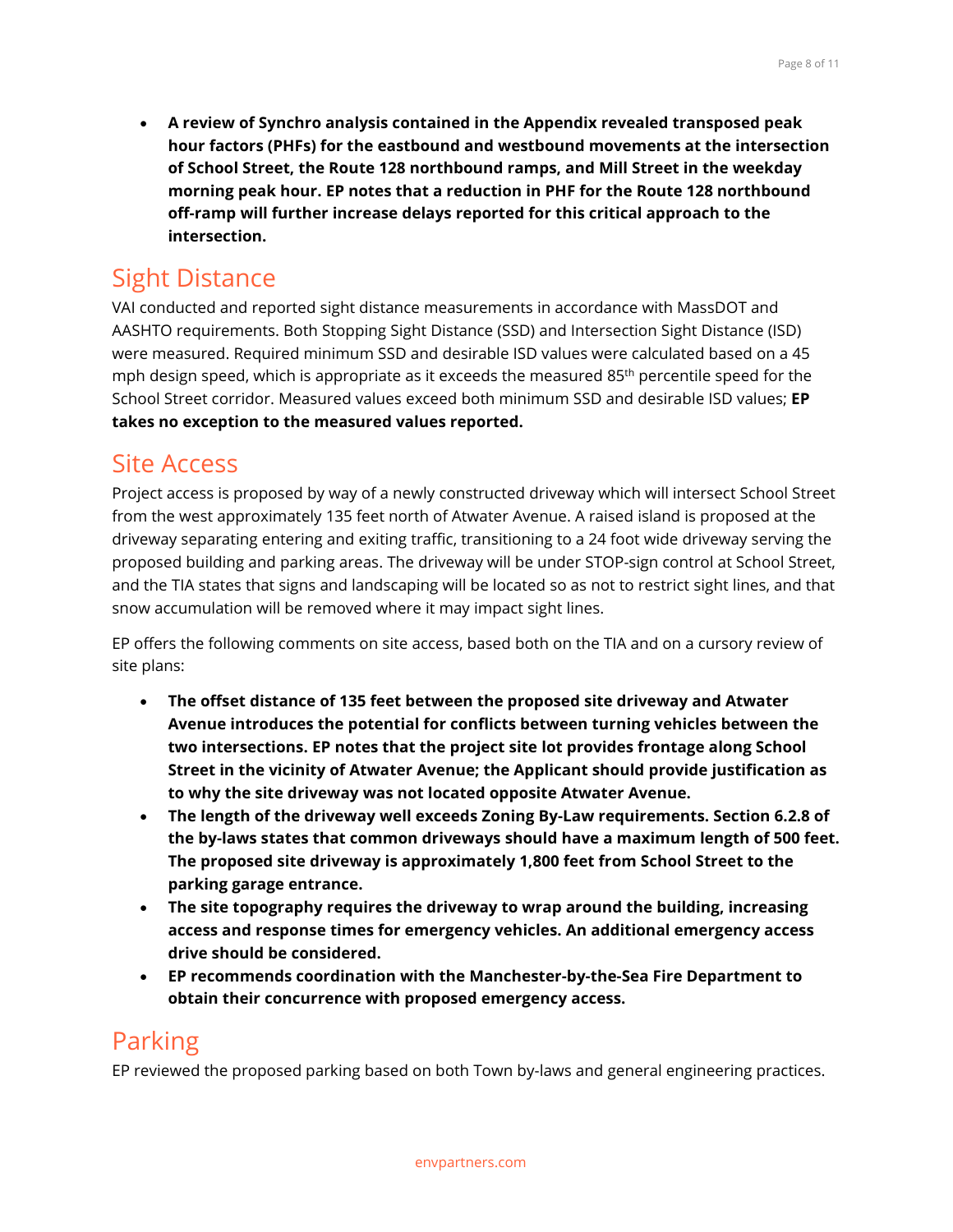The TIA states and the site plans confirm that on-site parking will be provided for 242 vehicles. The site plans further clarify that 16 spaces are surface parking stalls, with the remainder located within the podium/garage parking areas.

The TIA states that "the proposed parking supply exceeds the number of parking spaces that are required for the Project pursuant to Section 6.2, Off-Street Parking and Driveway/Curb Cut Regulations, of the Town Zoning By- Law." The Parking Summary Chart contained in the site plans differs from this opinion, stating that 383 spaces are required. **EP confirmed the requirements of the Zoning By-Law, noting that 383 spaces are required based on the number of bedrooms proposed within the 136 units.**

EP offers the following comments related to parking:

- **The proposed project is in deficit for proposed parking spaces in comparison with the Zoning By-Law requirements. Additional analysis must be provided to justify the proposed parking supply.**
- **Proposed parking stall dimensions of 9 feet by 18 feet do not comply with Section 6.2.2 of the Zoning By-Law, which requires off-street parking spaces with minimum dimensions of 9 feet by 20 feet.**
- **Details should be provided regarding garage access and the parking supply expected to be available to visitors and service providers.**

### Evaluation of Recommendations

The TIA concludes that the project will not have a significant impact on motorist delays, noting that project-related impacts are generally characterized by an increase in delay that can result in an increase in vehicle queueing of up to five (5) vehicles. EP notes that while this is true based upon the resultant increase from No Build to Build condition operational analysis, both the Existing and No Build analyses indicate intersections that are near or at capacity and in need of mitigation to support additional traffic load.

#### Off-Site Improvements

The TIA quantifies the expected increases in delay and queueing for the Route 128 ramps at School Street, and states that the Project proponent will conduct an improvement study for the Route 128 northbound and southbound ramp intersections that will include performing a traffic signal warrant analysis in accordance with the methodology defined in the MUTCD and include the preparation of conceptual improvement plans for potential improvements, which will include evaluating the intersections as modern roundabouts. The TIA states that the study will provide the necessary information for the Town to apply for state funding for the recommended improvement strategy. **EP recommends additional commitment from the Proponent to fund design services for potential proposed improvements, which notably benefit Project access from the abutting highway.**

#### Transportation Demand Management

Transportation Demand Management (TDM) measures are proposed which include information on public transportation posted and/or made available to residents; a "welcome packet" detailing transportation services, bicycling and walking alternatives, and commuter options; pedestrian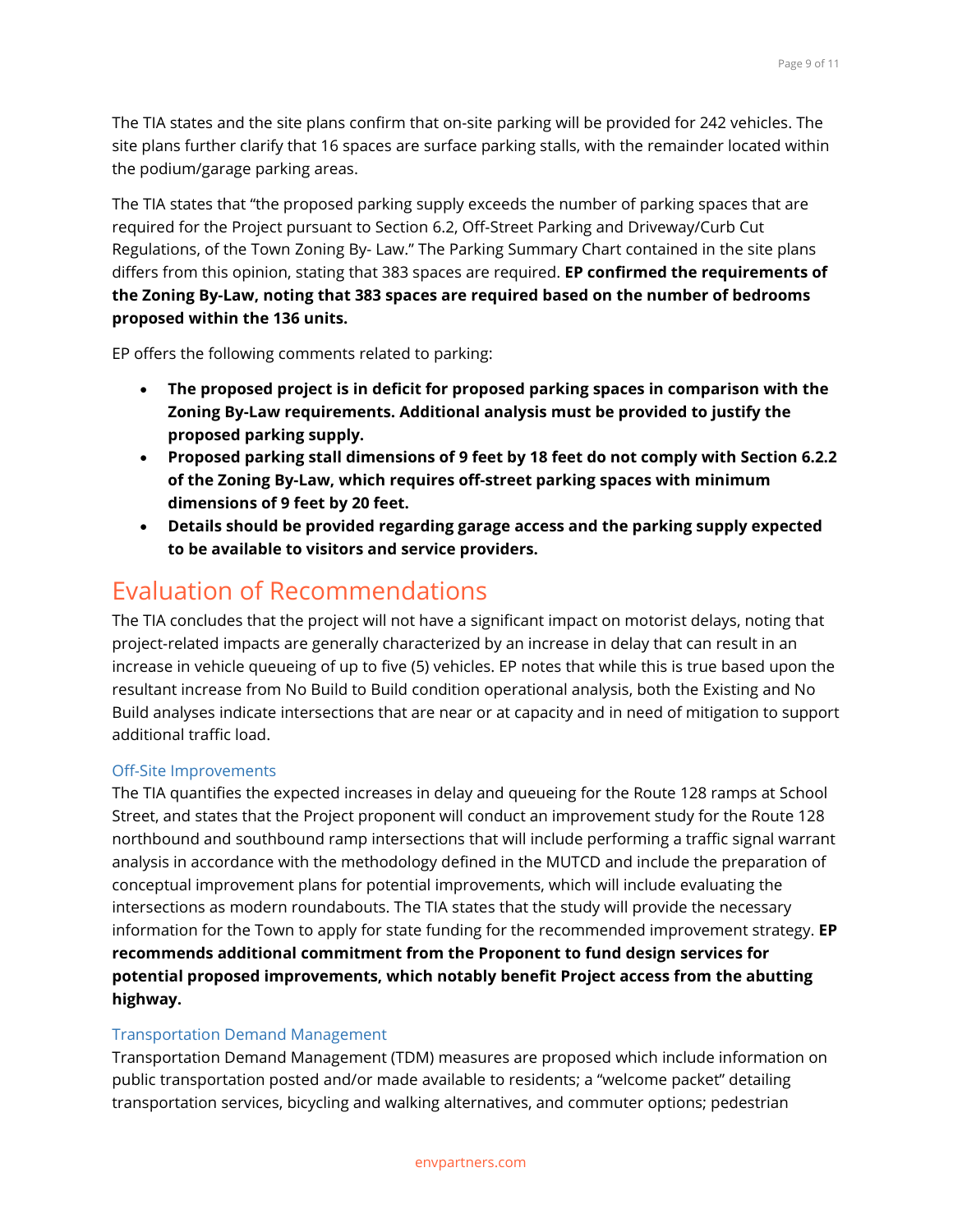accommodations incorporated into the project including sidewalks and ADA-compliant ramps at all pedestrian crossings constructed or modified by the project; work-at-home workspaces to support telecommuting; internal mail room; and both external and internal bicycle parking.

EP offers the following comments on Off-site Improvements and TDM measures:

- **A review of site plans for the Project site shows no pedestrian or bicycle focused connections between the site and the study area roadways, limiting the effectiveness of TDM measures intended to promote pedestrian and bicycle activity in the area. EP recommends consideration of off-site pedestrian improvements, potentially in connection with intersection improvements to be considered at School Street and the Route 128 ramps. Additionally, focused pedestrian improvements at study area intersections would benefit residents and the abutting neighborhoods, specifically at the intersection of School Street and Pleasant Street, which serves pedestrian connections to Manchester Essex Regional Middle and High School.**
- **Off-site improvements should consider traffic calming elements to reduce travel speeds. Recorded speeds well exceed posted speed limits for the School Street corridor.**

# Evaluation of Requested Waivers

As requested by the Zoning Board of Appeals (ZBA) through the Town Planner, EP has provided an evaluation of waiver requests received by the Board in a document dated July 16, 2021.

| WAIVERS FROM ZONING BYLAW OF THE TOWN OF MANCHESTER-BY-THE-SEA FOR THE SANCTURAY AT SHINGLE HILL |                                                                                                               |                                                                                                                                                                      |                                                                                                                                                                             |  |
|--------------------------------------------------------------------------------------------------|---------------------------------------------------------------------------------------------------------------|----------------------------------------------------------------------------------------------------------------------------------------------------------------------|-----------------------------------------------------------------------------------------------------------------------------------------------------------------------------|--|
| <b>LOCAL REGULATION</b>                                                                          |                                                                                                               | <b>REQUIREMENT</b>                                                                                                                                                   | <b>PROPOSED</b>                                                                                                                                                             |  |
|                                                                                                  | 1. Section 4.4 - Limited<br>Commercial District (LCD) Use<br><b>Regulations</b><br>Multi-family/unit Dwelling | Use(s) not allowed in the LCD                                                                                                                                        | Waiver granted to allow the Multi-family/unit Dwelling,<br>Accessory Uses, Leasing offices, covered parking and<br>associated Amenity areas for residents                   |  |
| 2.                                                                                               | Section 5.5 - Building Height                                                                                 | 2.5 Stories (Max.)                                                                                                                                                   | Three (3) Stories                                                                                                                                                           |  |
| 3.                                                                                               | Section 5.7.1 - Lot Width                                                                                     | 500                                                                                                                                                                  | 291.2' (Existing Non-Conforming)                                                                                                                                            |  |
|                                                                                                  | 4. Section 5.7.3 - Building<br>Setback                                                                        | All Structures shall be set back<br>from any street at least one<br>hundred and fifty (150) feet, and<br>from any other lot line at least one<br>hundred (100) feet. | Street setback = $207.4'$<br>Side setback = $84.1'$<br>Rear setback = $84.3'$                                                                                               |  |
|                                                                                                  | 5. Section 6.2.2 - Parking Space<br><b>Dimension</b>                                                          | Off-street parking spaces shall be<br>designed with minimum<br>dimensions of 9'x20'                                                                                  | Off-street parking spaces shall be designed with<br>minimum dimensions of 9'x18' and minimum 23' access<br>drive aisles.                                                    |  |
|                                                                                                  | 6. Section 6.2 - Number of<br><b>Parking Spaces</b>                                                           | 383 Required Parking Spaces (See<br>Parking Table for breakdown)                                                                                                     | 236 (See Parking Table for breakdown)                                                                                                                                       |  |
|                                                                                                  | 7. Section 6.2.6 - Parking Lot<br><b>Plantings</b>                                                            | Parking lots containing five (5) or<br>more parking spaces shall have at<br>least one (1) tree per five (5)<br>parking spaces.                                       | Minimum one (1) tree per five (5) surface parking<br>spaces will be planted. Waiver requested to clarify this<br>is not applicable to the structured parking garage stalls. |  |
|                                                                                                  | 8. Section 6.2.7 -<br>Driveway/Curb Cut Permit                                                                | Requirement of Driveway/Curb Cut<br>Permit from Planning Board                                                                                                       | Waiver granted to from Curb Cut/Driveway permit from<br>Planning Board.                                                                                                     |  |
|                                                                                                  | 9. Section 6.5 - Site Plan Review                                                                             | Requirement that this project is<br>subject to Site Plan Review by the<br><b>Planning Board</b>                                                                      | Waiver granted from Site Plan Review by Planning<br><b>Board</b>                                                                                                            |  |
|                                                                                                  | 10. Section 6.9 - Site Plan<br><b>Review Special Permit</b>                                                   | Requirement that this project is<br>subject to Site Plan Review Special                                                                                              | Waiver granted from Site Plan Review Special Permit by<br><b>Planning Board</b>                                                                                             |  |